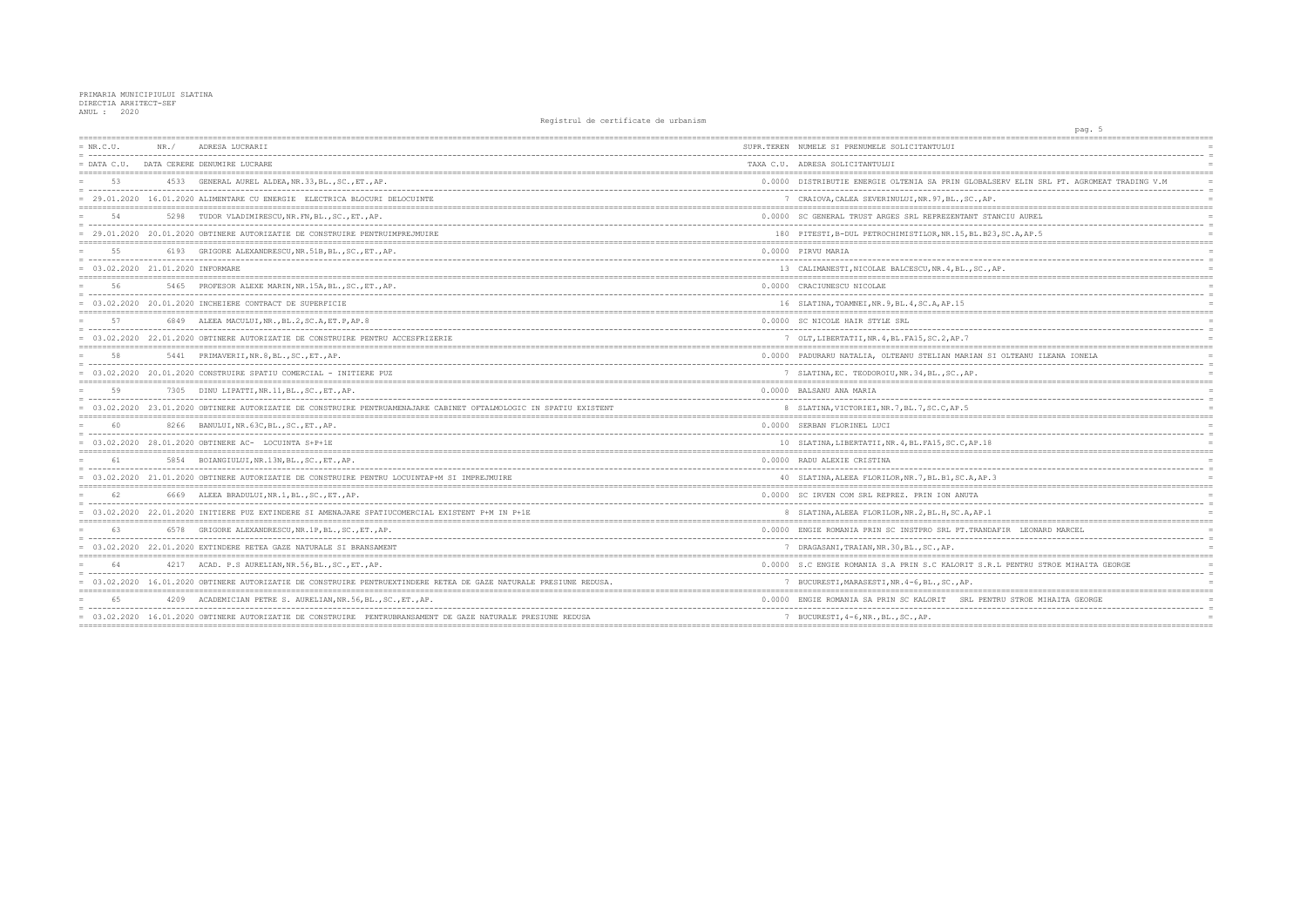| $= NR.C.U.$                         | NR. / | ADRESA LUCRARII                                                                               | SUPR.TEREN NUMELE SI PRENUMELE SOLICITANTULUI         |
|-------------------------------------|-------|-----------------------------------------------------------------------------------------------|-------------------------------------------------------|
| $=$ DATA C.U.                       |       | DATA CERERE DENUMIRE LUCRARE                                                                  | TAXA C.U. ADRESA SOLICITANTULUI                       |
| 66                                  |       | 7303 DIMITRIE CARACOSTEA, NR.21A, BL., SC., ET., AP.                                          | 0.0000 BARBUIA ALINEL                                 |
|                                     |       | = 04.02.2020 23.01.2020 OBTINERE AC- LOCUINTA P+M SI IMPREJMUIRE                              | 10 SLATINA, VICTORIEI, NR. 7, BL. 7, SC. C, AP. 5     |
| 67                                  |       | 9697 BOIANGIULUI, NR. 17, BL., SC., ET., AP.                                                  | 0.0000 PIRVU MIHAI                                    |
|                                     |       | = 07.02.2020 31.01.2020 VANZARE TEREN                                                         | 10 SLATINA, BASARABILOR, NR. 45B, BL., SC., AP.       |
| 68                                  |       | 8128 CAROL I, NR. 1A, BL., SC., ET., AP.                                                      | 0.0000 DONCESCU MIHAI AURELIAN                        |
| $= 07.02.2020 28.01.2020$ INFORMARE |       |                                                                                               | 59 SLATINA, DINU LIPATTI, NR. 37, BL., SC., AP.       |
| 69                                  |       | 8110 CAROL I                                                                                  | 0.0000 DONCESCU MIHAI AURELIAN                        |
| $= 07.02.2020 28.01.2020$ INFORMARE |       |                                                                                               | 16 SLATINA, DINU LIPATTI, NR. 37, BL., SC., AP.       |
| 70                                  |       | 8118 CAROL I, NR. FN, BL., SC., ET., AP.                                                      | 0.0000 DONCESCU MIHAI AURELIAN                        |
| 07.02.2020 28.01.2020 INFORMARE     |       |                                                                                               | 14 SLATINA, DINU LIPATTI, NR. 37, BL., SC., AP.       |
| 71                                  |       | 8122 CAROL I, NR. FN, BL., SC., ET., AP.                                                      | 0.0000 DONCESCU MIHAI AURELIAN                        |
| $= 07.02.2020 28.01.2020$ INFORMARE |       |                                                                                               | 14 SLATINA, DINU LIPATTI, NR. 37, BL., SC., AP.       |
|                                     |       | 8116 CAROL I, NR. FN, BL., SC., ET., AP.                                                      | 0.0000 DONCESCU MIHAI AURELIAN                        |
| $= 07.02.2020 28.01.2020$ INFORMARE |       |                                                                                               | 10 SLATINA, DINU LIPATTI, NR. 37, BL., SC., AP.       |
| 73                                  |       | 11570 ALEEA TINERETULUI, NR. 8, BL., SC., ET., AP.                                            | 0.0000 GRECU RUXANDRA                                 |
|                                     |       | $= 10.02.2020 06.02.2020$ VANZARE TEREN -NOTARIAT                                             | 14 SLATINA, PRIMAVERII, NR. 24, BL. CAM5, SC., AP. 13 |
| 74                                  |       | 11228 DR. DUMITRU TONCU, NR. 3, BL., SC., ET., AP.                                            | 0.0000 SC CARIOCA IMOBILIARE SRL REPREZ. PRIN GR      |
|                                     |       | $= 10.02.2020 05.02.2020$ CONVENTIE UZ SI SERVITUTE                                           | 16 SLATINA, TUNARI, NR. 9, BL., SC., AP.              |
|                                     |       | 7540 THEODOR BURCA, NR.2B, BL., SC., ET., AP.                                                 | 0.0000 TECU MIHAELA                                   |
|                                     |       | = 10.02.2020 27.01.2020 OBTINER AC CONSTRUIRE LOCUINTA P+M SI IMPREJMUIRE                     | 16 SLATINA, ISLAZULUI, NR. 8, BL., SC., AP.           |
| 76                                  |       | 8224 THEODOR BURCA, NR.F.N., BL., SC., ET., AP.                                               | 0.0000 ANTONESCU ALEXANDRU ADRIAN                     |
|                                     |       | $= 10.02.2020 28.01.2020$ OBTINERE AC-LOCUINTA SI IMPREJMUIRE                                 | 10 SLATINA, ALEEA TINERETULUI, NR. 3, BL. FB25, SC.   |
| 77                                  |       | 10249 B-DUL A.I CUZA, NR., BL. UNION, SC.A, ET.1, AP.4                                        | 0.0000 PATRASCU TEODOR STEFAN                         |
|                                     |       | = 10.02.2020 03.02.2020 OBTINERE AUTORIZATIE DE CONSTRUIRE PENTRUAMENAJARE GARSONIERA.        | 7 SLATINA, DEALUL VIILOR, NR. 60, BL., SC., AP.       |
| 78                                  |       | 8223 ELENA DOAMNA, NR.11, BL.11, SC.A, ET.3, AP.7                                             | 0.0000 IORDACHE VASILE COSTINEL                       |
|                                     |       | = 10.02.2020 28.01.2020 OBTINERE AUTORIZATIE DE CONSTRUIRE PENTRURECOMPARTIMENTARE INTERIOARA | 7 SLATINA, ELENA DOAMNA, NR. 11, BL. 11, SC. A, AP. 7 |
|                                     |       |                                                                                               |                                                       |

| pag. 6           |                                     |
|------------------|-------------------------------------|
|                  |                                     |
|                  | $\equiv$                            |
| =======          | $=$<br>------------                 |
|                  | $=$                                 |
|                  | $\equiv$<br>$=$                     |
|                  |                                     |
|                  |                                     |
|                  | $=$<br>$=$                          |
|                  |                                     |
|                  | $\equiv$                            |
|                  | $=$                                 |
|                  |                                     |
|                  | $=$                                 |
|                  | $\equiv$<br>$=$                     |
| ======           |                                     |
|                  | $=$                                 |
|                  | $\equiv$<br>$=$                     |
|                  |                                     |
|                  | $=$                                 |
|                  | $\equiv$                            |
|                  | $=$                                 |
|                  |                                     |
|                  | $=$                                 |
|                  | $\hspace*{0.4em} = \hspace*{0.4em}$ |
|                  | $=$                                 |
|                  | $=$                                 |
|                  | $\equiv$                            |
|                  |                                     |
| .13              | $=$                                 |
|                  |                                     |
| GRECU DAN MARIAN | $=$<br>$\equiv$                     |
|                  | $=$                                 |
| ======           | -----------------                   |
|                  | $=$                                 |
|                  | $\equiv$                            |
|                  | $=$                                 |
|                  |                                     |
|                  | $=$                                 |
|                  | $=$                                 |
| SC.A, AP.13      | $=$                                 |
|                  |                                     |
|                  | $=$                                 |
|                  | $=$                                 |
|                  |                                     |
|                  |                                     |
|                  | $=$                                 |
|                  | $=$                                 |
| <sup>2</sup> .7  | $=$                                 |
|                  |                                     |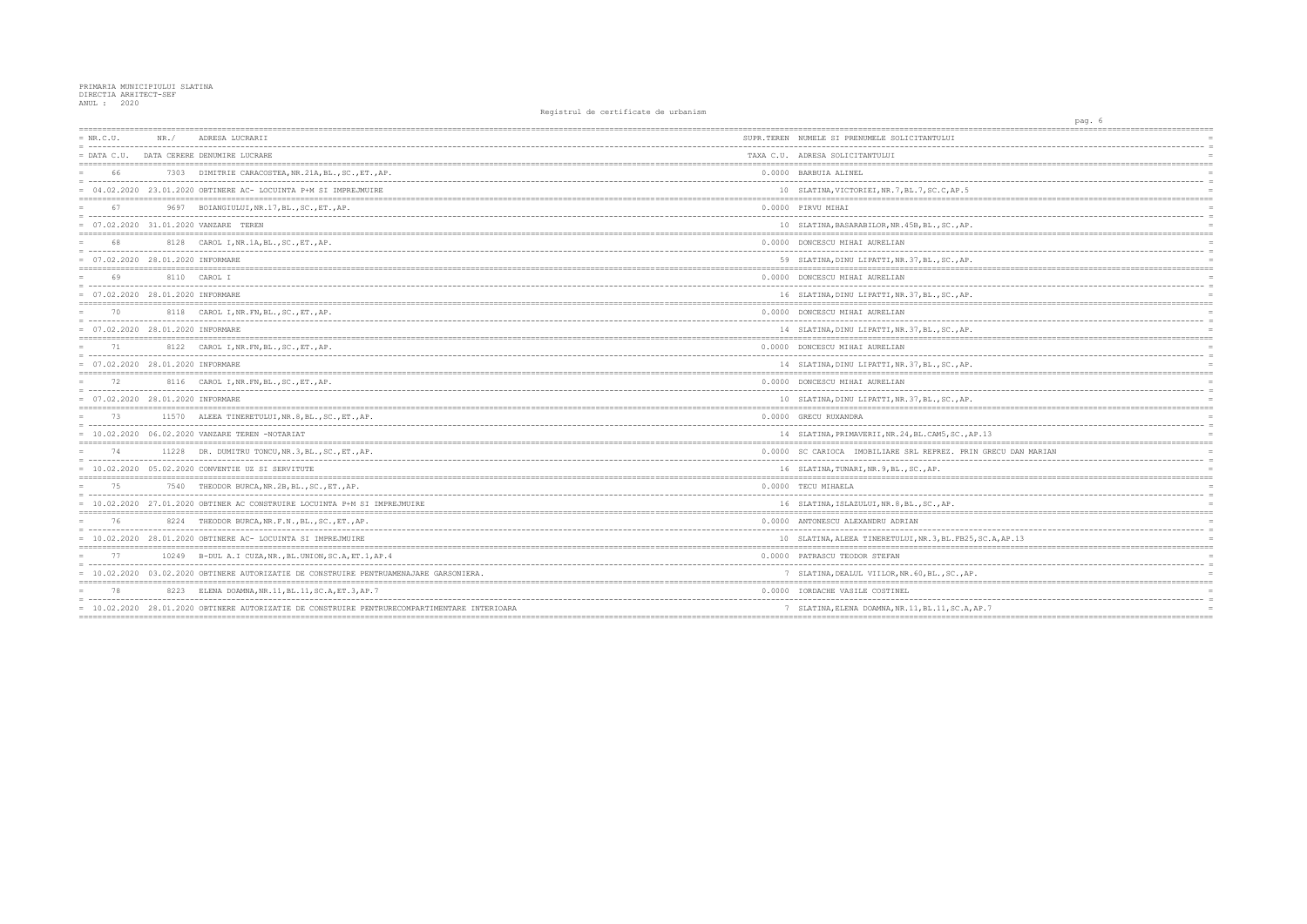| $= NR.C.U.$ | NR. / | ADRESA LUCRARII                                                                                                      | SUPR.TEREN NUMELE SI PRENUMELE SOLICITANTULUI        |
|-------------|-------|----------------------------------------------------------------------------------------------------------------------|------------------------------------------------------|
|             |       | = DATA C.U. DATA CERERE DENUMIRE LUCRARE                                                                             | TAXA C.U. ADRESA SOLICITANTULUI                      |
| 79          |       | 7796 CRISAN, NR. 31I, BL., SC., ET., AP.                                                                             | 0.0000 SC COMTEXTIL INVEST SRL REPREZ. OLARU DAN     |
|             |       | = 10.02.2020 27.01.2020 OBTINERE AC SARPANTA SI EXTINDERE PE VERTICALASPATIU PRODUCTIE (PLANSEU INTERMEDIAR)         | 10 SLATINA, CRISAN, NR. 31I, BL., SC., AP.           |
| 80          |       | 8678 AGRICULTORULUI, NR. 71C, BL., SC., ET., AP.                                                                     | 0.0000 FIERARU SONIA SORINELA                        |
|             |       | = 10.02.2020 29.01.2020 OBTINERE AC LOCUINTA, ANEXE SI IMPREJMUIRE                                                   | 14 SLATINA, CRIZANTEMEI, NR. 2, BL. 2BIS, SC. A, AP. |
|             |       | 9121 STEJARULUI, NR.1, BL., SC., ET., AP.                                                                            | 0.0000 PUIU MIRELA ELENA                             |
|             |       | $= 10.02.2020 30.01.2020$ INFORMARE IN SCOPUL VANZARII                                                               | 45 CURTISOARA, , NR., BL., SC., AP.                  |
|             |       | 6443 DRAGANESTI, NR. 35, BL., SC., ET., AP.                                                                          | 0.0000 SC PIRELLI TYRES ROMANIA SRL SLATINA REPF     |
|             |       | = 10.02.2020 22.01.2020 OBTINERE AC- ALIMENTARE CU ENERGIE ELECTRICA DEREZERVA -SC PIRELLI TYRES ROMANIA SRL, STRADA | 14 SLATINA, DRAGANESTI, NR. 35, BL., SC., AP.        |
| 83          |       | 10046 POENII, NR. 36, BL., SC., ET., AP.                                                                             | 0.0000 FLOREA CLAUDIU SI FLOREA ELENA DACIANA        |
|             |       | = 10.02.2020 03.02.2020 OBTINERE AUTORIZATIE DE CONSTRUIRE PENTRUCONSTRUIRE LOCUINTA SI IMPREJMUIRE TEREN.           | 16 SLATINA, B-DUL A.I.CUZA, NR. 28, BL. CAM4, SC. O  |
| 84          |       | 8062 STRADELA VULTURULUI, NR.2A, BL., SC., ET., AP.                                                                  | 0.0000 BALACI MIHAELA                                |
|             |       | $= 10.02.2020$ 28.01.2020 OBTINERE AC LOCUINTA SI IMPREJMUIRE                                                        | 14 SLATINA, VAILOR, NR. 7A, BL. 32, SC.C, AP. 14     |
| 85          |       | 8156 LIPSCANI, NR. 17, BL., SC., ET., AP.                                                                            | 0.0000 SC MOVIPLAST TRADING SRL REPREZENTANT FIF     |
|             |       | = 10.02.2020 28.01.2020 OBTINERE AUTORIZATIE DE CONSTRUIRE PENTRURESTAURARE SI CONSOLIDARE IMOBIL S+P+1E             | 8 CRAIOVA, B-DUL DECEBAL, NR. 85B, BL., SC., AP.     |
| 86          |       | 9791 PITESTI, NR. 187A SI 2                                                                                          | 0.0000 SC ARTICUS SRL REPREZENTANT ENE SANDA         |
|             |       | = 10.02.2020 31.01.2020 OBTINERE AUTORIZATIE DE CONSTRUIRE PENTRU SPATIUCOMERCIAL SI ALIMENTATIE PUBLICA             | 116 BALS, NICOLAE BALCESCU, NR., BL.2, SC., AP.      |
| 87          |       | 8975 LIPSCANI, NR. 59, BL., SC., ET., AP.                                                                            | 0.0000 ANDREIANA MARIAN LABORATOR TEHNICA DENTAF     |
|             |       | = 10.02.2020 29.01.2020 OBTINERE AUTORIZATIE DE CONSTRUIRE PENTRUAMENAJARE POD                                       | 7 SLATINA, LIPSCANI, NR. 59, BL., SC., AP.           |
| 88          |       | 8213 POENII, NR. 15, BL., SC., ET., AP.                                                                              | 0.0000 FLOREA CLAUDIU FLORIN SI FLOREA GEANINA       |
|             |       | = 10.02.2020 28.01.2020 OBTINERE AC- LOCUINTA PARTER SI IMPREJMUIRE TEREN                                            | 14 SLATINA, NICOLAE IORGA, NR.11, BL.6, SC.B, AP.    |
| 89          |       | 8770 CUZA VODA, NR. 76, BL., SC., ET., AP.                                                                           | 0.0000 ENGIE ROMANIA PRIN SC INSTAL ILIAS SRL PT     |
|             |       | = 10.02.2020 29.01.2020 EXTINDERE RETEA GAZE NATURALE SI BRANSAMENT                                                  | 7 SLATINA, SILOZULUI, NR.1, BL., SC., AP.            |
| 90          |       | 8772 RECEA, NR. 20, BL., SC., ET., AP.                                                                               | 0.0000 ENGIE ROMANIA PRIN SC INSTAL ILIAS SRL PT     |
|             |       | = 10.02.2020 29.01.2020 EXTINDERE RETEA GAZE NATURALE SI BRANSAMENT                                                  | 7 SLATINA, SILOZULUI, NR.1, BL., SC., AP.            |
| 91          |       | 8744 PLEVNEI, NR. 22, BL., SC., ET., AP.                                                                             | 0.0000 DATCU FLOREA                                  |
|             |       | $= 10.02.2020 28.01.2020$ CONSTRUIRE ANEXA GOSPODAREASCA                                                             | 16 SLATINA, PLEVNEI, NR. 22, BL., SC., AP.           |
|             |       |                                                                                                                      |                                                      |

| pag. 7                                       |            |
|----------------------------------------------|------------|
| ================                             |            |
|                                              | $=$        |
|                                              |            |
|                                              | $=$        |
| NUT                                          |            |
|                                              | $=$        |
|                                              | $=$        |
|                                              | $=$        |
|                                              | $=$        |
| .19                                          | $=$        |
| -----------                                  |            |
|                                              | $=$        |
|                                              | $=$        |
|                                              |            |
| REZ. PRIN SC RALICRI COM SRL                 | $=$        |
|                                              | $\equiv$   |
|                                              | $=$        |
|                                              |            |
|                                              | $=$        |
|                                              | $\equiv$   |
| $C$ , AP. 47                                 | $=$<br>$=$ |
|                                              | $=$        |
|                                              | $=$        |
|                                              |            |
|                                              | $=$        |
| RA MARIA ALEXANDRA                           | $=$<br>$=$ |
|                                              | $=$        |
| =========<br>------------------------------- |            |
|                                              |            |
|                                              |            |
|                                              | $=$        |
|                                              | $=$        |
| RA REPREZENTANT ANDREIANA MARIAN             | $=$        |
|                                              |            |
|                                              |            |
| A IONELA                                     |            |
|                                              | $\equiv$   |
| 4.                                           | $=$        |
| 'T ANDRONACHE GHEORGHE                       | $=$        |
|                                              | $=$        |
|                                              | $=$        |
|                                              |            |
| T. CRETU STEFAN                              |            |
|                                              | $=$        |
|                                              |            |
|                                              | $=$        |
|                                              | $=$        |
|                                              | $=$        |
| ;===========                                 |            |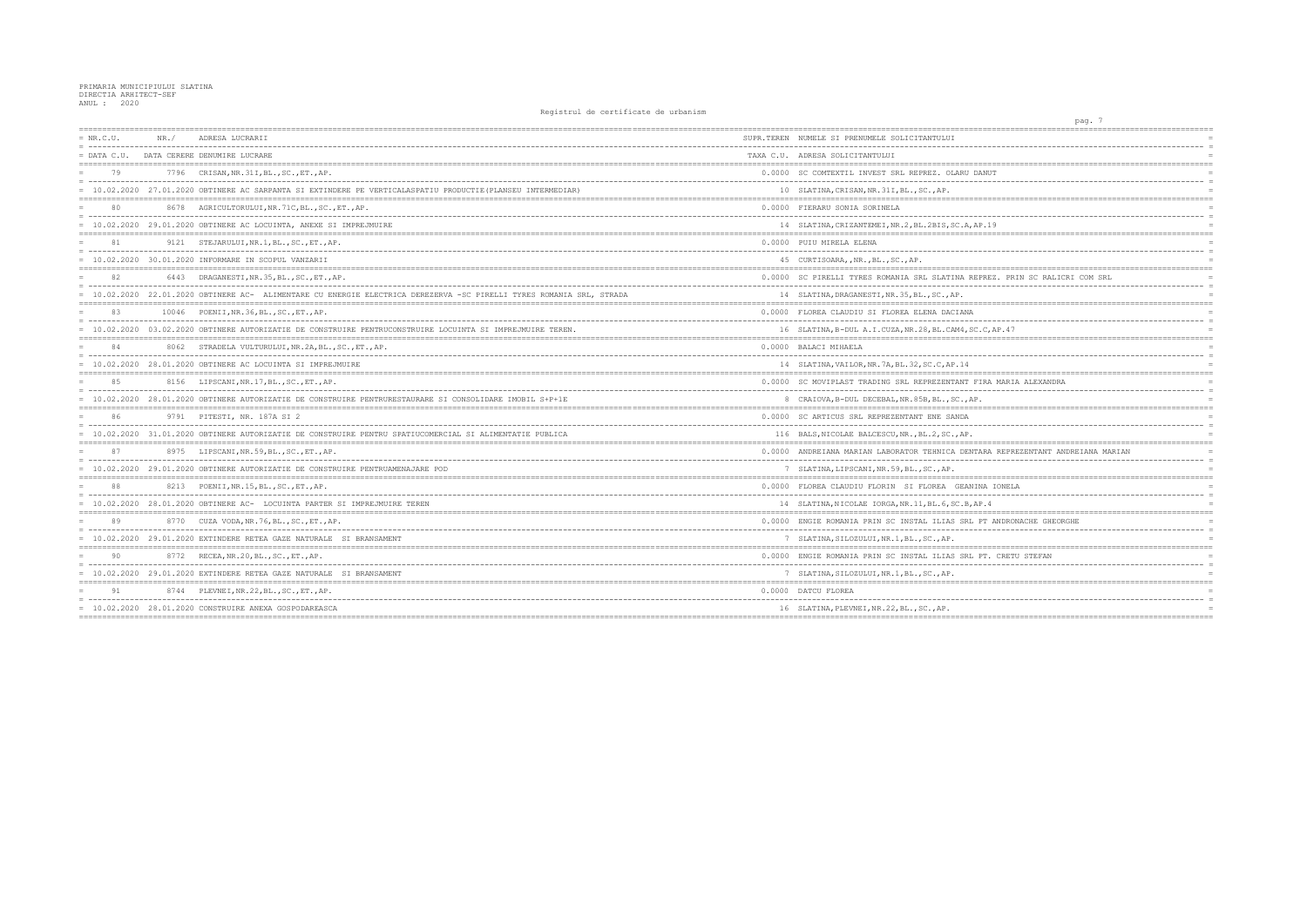| $= NR.C.U.$                         | NR. /       | ADRESA LUCRARII                                                                                                    | SUPR.TEREN NUMELE SI PRENUMELE SOLICITANTULUI        |
|-------------------------------------|-------------|--------------------------------------------------------------------------------------------------------------------|------------------------------------------------------|
|                                     |             | = DATA C.U. DATA CERERE DENUMIRE LUCRARE                                                                           | TAXA C.U. ADRESA SOLICITANTULUI                      |
| 92                                  |             | 7391 MANASTIRII, NR.38, BL., SC., ET., AP.                                                                         | 0.0000 DRAGOMIRESCU MINODORA STEFANIA                |
|                                     |             | = 12.02.2020 27.01.2020 OBTINERE AC- LOCUINTA PARTER, IMPREJMUIREPROPRIETATE                                       | 14 SLATINA, B-DUL A.I. CUZA, NR.22, BL. FA21, SC.    |
| 93                                  |             | 10661 CAZARMII, NR. 6-8, BL., SC., ET., AP.                                                                        | 0.0000 TUCU VASILE                                   |
|                                     |             | $= 12.02.2020 04.02.2020$ ALIPIRE TREI LOTURI                                                                      | 17 SLATINA, CAZARMII, NR. 8, BL., SC., AP.           |
| 94                                  |             | 11627 PROF. MARIN S. ANDREIAN, NR. 26, BL., SC., ET., AP.                                                          | 0.0000 TUDOR IULIAN                                  |
| $= 13.02.2020 06.02.2020$ INFORMARE |             |                                                                                                                    | 15 SLATINA, B-DUL NICOLAE TITULESCU, NR. 11, BL.     |
|                                     |             | 12148 DEPOZITELOR, NR.10, BL., SC., ET., AP.                                                                       | 0.0000 SC ZOOPROD AMELIORARE SRL REPREZ. PRIN DF     |
| $= 13.02.2020 07.02.2020 VANZARE$   |             |                                                                                                                    | 19 GANEASA, , NR., BL., SC., AP.                     |
| 96                                  |             | 9990 MANASTIRII, NR.166, BL., SC., ET., AP.                                                                        | 0.0000 COSTEA PAUL FLORIN                            |
|                                     |             | = 13.02.2020 03.02.2020 OBTINERE AC - CONSTRUIRE GARAJ                                                             | 10 SLATINA, MANASTIRII, NR. 168, BL., SC., AP.       |
| 97                                  |             | 12809 DR. DUMITRU TONCU, NR.2, BL., SC., ET., AP.                                                                  | 0.0000 SC CARIOCA IMOBILIARE SRL REPREZ. PRIN GF     |
|                                     |             | = 14.02.2020 10.02.2020 OBTINERE AC- BLOC DE LOCUINTE P+4E, ORGANIZARE DESANTIER                                   | 16 SLATINA, TUNARI, NR. 9, BL., SC., AP.             |
| 98                                  |             | 12158 EROILOR, NR.51, BL., SC., ET., AP.                                                                           | 0.0000 ENE CONSTANTIN GHEORGHE SI ENE CONSTANTIN     |
|                                     |             | = 17.02.2020 07.02.2020 OBTINERE AUTORIZATIE PENTRU CONSTRUIRE -DESFIINTARE ANEXE SI CONSTRUIRE ANEXE, LOCUINTA SI | 14 SLATINA, ALEEA PLOPILOR, NR. 5, BL. 2D15, SC. A,  |
| 99                                  |             | 8246 BANULUI, NR. 94, BL., SC., ET., AP.                                                                           | 0.0000 VADUVA LAURENTIU                              |
|                                     |             | = 17.02.2020 28.01.2020 OBTINERE AC CONSTRUIRE LOCUINTA D+P SI IMPREJMUIRE                                         | 10 PLOPII SLAVITESTI,, NR., BL., SC., AP.            |
| 100                                 | 13291 OITUZ |                                                                                                                    | 0.0000 ENGIE ROMANIA PRIN SC INSTPRO SRL PT. PRI     |
|                                     |             | $= 17.02.2020$ $11.02.2020$ EXTINDERE RETEA GAZE NATURALE                                                          | 7 DRAGASANI, TRAIAN, NR. 30, BL., SC., AP.           |
| 101                                 |             | 12965 NICOLAE BALCESCU, NR.F.N., BL., SC., ET., AP.                                                                | 0.0000 MUNICIPIUL SLATINA PRIN SC COMPANIA DE AE     |
|                                     |             | = 17.02.2020 11.02.2020 OBTINERE AC- MODERNIZARE SI EXTINDERE STATIECLORINARE                                      | 46 SLATINA, BASARABILOR, NR. 45, BL. 7, SC. E, AP. 4 |
| 102                                 |             | 10929 MANASTIRII, NR.56, BL., SC., ET., AP.                                                                        | 0.0000 SAVULESCU ROMICA SI SAVULESCU ELENA           |
|                                     |             | = 17.02.2020 05.02.2020 INITIERE PUZ IN VEDEREA AUTORIZARII LUCRARILOR DECONSTRUIRE LOCUINTA.                      | 14 SLATINA, MANASTIRII, NR. 56, BL., SC., AP.        |
| 103                                 |             | 7794 ISLAZULUI, NR.20, BL., SC., ET., AP.                                                                          | 0.0000 SAVESCU COSTICA                               |
|                                     |             | = 17.02.2020 27.01.2020 OBTINERE AUTORIZATIE DE CONSTRUIRE PENTRU LOCUINTAPARTER                                   | 19 SLATINA, PRIMAVERII, NR. 4, BL. FA5, SC. D, AP. 4 |
| 104                                 |             | 10739 ALICE BOTEZ, NR.F.N., BL., SC., ET., AP.                                                                     | 0.0000 BORHOATA IOAN GHEORGHE SI BORHOATA FELICI     |
|                                     |             | = 17.02.2020 04.02.2020 OBTINERE AUTORIZATIE DE CONSTRUIRE PENTRU LOCUINTAUNIFAMILIALA SI IMPREJMUIRE TEREN        | 10 SLATINA, ARMONIEI, NR. 1, BL. 1, SC. B, AP. 8     |
|                                     |             |                                                                                                                    |                                                      |

|                             | pag. 8 |  |                             |             |            |
|-----------------------------|--------|--|-----------------------------|-------------|------------|
| ==========                  |        |  |                             |             |            |
|                             |        |  |                             |             | $=$        |
|                             |        |  |                             |             | $=$        |
|                             |        |  |                             |             |            |
|                             |        |  |                             |             | $=$        |
|                             |        |  |                             |             | $=$<br>$=$ |
| A, AP.5<br>-----------      |        |  |                             |             | $=$        |
|                             |        |  |                             |             | $=$        |
|                             |        |  |                             |             | $=$        |
|                             |        |  |                             |             | $=$        |
| =========                   |        |  |                             |             | $=$        |
| ----------------            |        |  |                             |             | $=$        |
| 11, SC.D, AP.8              |        |  |                             |             | $=$        |
|                             |        |  |                             |             | $=$ $=$    |
| RAGULOIU GHEORGHE           |        |  |                             |             | $=$        |
|                             |        |  |                             |             |            |
|                             |        |  |                             | ====        |            |
|                             |        |  |                             |             | $=$        |
|                             |        |  |                             |             |            |
|                             |        |  |                             |             | $=$        |
| RECU DAN MARIAN             |        |  |                             |             | $=$        |
|                             |        |  |                             |             | $=$        |
|                             |        |  |                             |             | $=$        |
|                             |        |  |                             |             | $=$        |
| N LAURA ELENA<br>$---$      |        |  |                             |             | $=$        |
| ., AP.6                     |        |  |                             |             | $=$        |
|                             |        |  |                             |             |            |
|                             |        |  |                             |             | $=$        |
|                             |        |  |                             |             |            |
|                             |        |  |                             | $===$       | $=$        |
| IMARIA MUNICIPIULUI SLATINA |        |  |                             |             | $=$        |
|                             |        |  |                             |             | $\equiv$   |
|                             |        |  |                             |             |            |
|                             |        |  |                             |             | $=$        |
| PA OLT SA                   |        |  |                             |             | $=$        |
|                             |        |  |                             |             | $=$        |
| =========                   |        |  |                             | $=$ $=$ $=$ |            |
|                             |        |  |                             |             |            |
|                             |        |  |                             |             | $=$        |
|                             |        |  |                             |             | $=$        |
|                             |        |  |                             |             |            |
|                             |        |  |                             |             | $=$        |
|                             |        |  |                             |             | $=$        |
|                             |        |  |                             |             |            |
|                             |        |  |                             |             | $=$<br>$=$ |
| IA MADALINA PRIN            |        |  | SC ART EL ALION PROIECT SRL |             | $=$        |
|                             |        |  |                             |             | $=$        |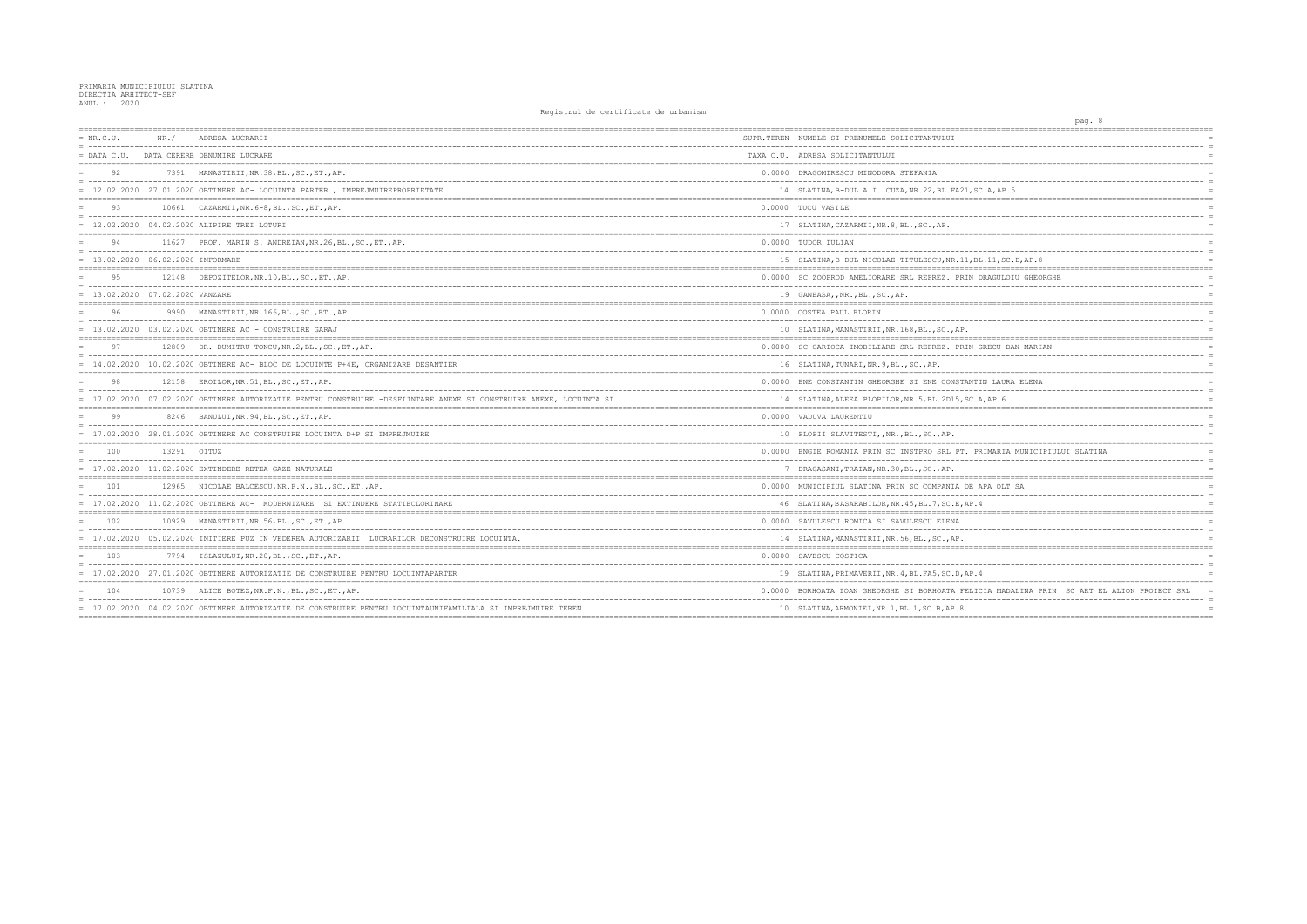| $= NR.C.U.$                          | NR.   | ADRESA LUCRARII                                                                                                               | SUPR.TEREN NUMELE SI PRENUMELE SOLICITANTULUI        |
|--------------------------------------|-------|-------------------------------------------------------------------------------------------------------------------------------|------------------------------------------------------|
| $=$ DATA C.U.                        |       | DATA CERERE DENUMIRE LUCRARE                                                                                                  | TAXA C.U. ADRESA SOLICITANTULUI                      |
| 105                                  |       | 9052 DRAGANESTI, NR. 30, BL., SC., ET., AP.                                                                                   | 0.0000 SC TMK ARTROM SA                              |
|                                      |       | = 17.02.2020 30.01.2020 OBTINERE AC CONSTRUIRE CLADIRE CALITATE CULABORATOARE SI BIROURI P+1E SI IMPREJMUIRE                  | 65 SLATINA, DRAGANESTI, NR. 30, BL., SC., AP.        |
| 106                                  |       | 14467 IZVORULUI, NR.F.N., BL., SC., ET., AP.                                                                                  | 0.0000 DRAGOMIRESCU MINODORA                         |
| $= 19.02, 2020, 14.02, 2020$ ALIPIRE |       |                                                                                                                               | 15 SLATINA, B-DUL A.I. CUZA, NR.22, BL. FA21, SC.A   |
| 107                                  |       | 14103 CUZA VODA, NR. 26C, BL., SC., ET., AP.                                                                                  | 0.0000 CIRSTEA DEACONU COSMIN ALEXANDRU              |
|                                      |       | = 20.02.2020 13.02.2020 OBTINERE AC- BLOC LOCUINTE P+4E SI IMPREJMUIRE, ORGANIZARE DE SANTIER                                 | 10 SLATINA, CUZA VODA, NR. 12, BL. 12, SC. A, AP. 13 |
| 108                                  |       | 13588 BASARABILOR, NR. 39H, BL., SC., ET., AP.                                                                                | 0.0000 PREDUNA ION                                   |
|                                      |       | $= 20.02.2020$ 12.02.2020 INFORMARE IN SCOPUL VANZARII                                                                        | 10 SLATINA, LILIACULUI, NR. 1, BL., SC., AP.         |
| 109                                  |       | 13591 BASARABILOR, NR. 39G, BL., SC., ET., AP.                                                                                | 0.0000 PREDUNA ION                                   |
|                                      |       | = 20.02.2020 12.02.2020 INFORMARE IN SCOPUL VANZARII                                                                          | 8 SLATINA, LILIACULUI, NR. 1, BL., SC., AP.          |
| 110                                  |       | 13980 BASARABILOR, NR. 45B, BL., SC., ET., AP.                                                                                | 0.0000 PREDUNA ION                                   |
| $= 20.02.2020 13.02.2020 VANZARE$    |       |                                                                                                                               | 17 SLATINA, LILIACULUI, NR. 1, BL., SC., AP.         |
| 111                                  |       | 14058 T138.P2/1/1                                                                                                             | 0.0000 SOLOIU CRISTINA ALINA                         |
| $= 20.02.2020 13.02.2020 VANZARE$    |       |                                                                                                                               | 30 SLATINA, ECATERINA TEODOROIU, NR. 14, BL. 14, SC  |
| 112                                  |       | 14586 PROF. ALEXE MARIN, NR.29, BL., SC., ET., AP.                                                                            | 0.0000 CIODARU GABRIEL                               |
| $= 20.02.2020 14.02.2020$ INFORMARE  |       |                                                                                                                               | 14 SLATINA, ECATERINA TEODOROIU, NR. 2, BL. V22, SC  |
| 113                                  |       | 14268 PROF. BILTZ VICTOR, NR.F.N., BL., SC., ET., AP.                                                                         | 0.0000 TOMA MARIAN DANIEL                            |
| = 20.02.2020 13.02.2020 DEZMEMBRARE  |       |                                                                                                                               | 45 SLATINA, TEIULUI, NR. 4, BL. 4, SC. C, AP. 4      |
| 114                                  |       | 13507 ALEEA TINERETULUI, NR. 1E, BL., SC., ET., AP.                                                                           | 0.0000 PATRUNA ELISABETA                             |
| = 20.02.2020 12.02.2020 INFORMARE    |       |                                                                                                                               | 14 SLATINA, PROF. MARIN S. ANDREIAN, NR. 16A, BL.    |
| 115                                  |       | 12628 MANASTIRII, NR.12, BL., SC., ET., AP.                                                                                   | 0.0000 SC SCADT SA REPREZENTANT TOMA ION OVIDIU      |
|                                      |       | $= 20.02.2020$ 10.02.2020 OBTINERE AC -LOCUINTE COLECTIVE S+P+4E+5R                                                           | 175 SLATINA, CIREASOV, NR. 18, BL., SC., AP.         |
| 116                                  |       | 13244 AGRICULTORULUI, NR. 57J, BL., SC., ET., AP.                                                                             | 0.0000 HAU FLORIAN MARIUS SI HAU OANA CORINA         |
|                                      |       | = 20.02.2020 11.02.2020 OBTINERE AC CONSTRUIRE LOCUINTA P+1E SIIMPREJMUIRE                                                    | 10 SLATINA, B-DUL A.I CUZA, NR. 28, BL. CAM4, SC. C, |
| 117                                  | 14519 | DRAGANESTI, NR. 25A, BL., SC., ET., AP.                                                                                       | 0.0000 D.A.S.I.P. REPREZ. PRIN DASCALU CLAUDIU LU    |
|                                      |       | = 20.02.2020 14.02.2020 OBTINERE AC- REABILITAREA ZONEI EXTERIOARE (CURTE) A CLADIRII NOULUI SEDIU AL DIRECTIEI ADMINISTRAREA | 0 SLATINA, DRAGANESTI, NR. 25A, BL., SC., AP.        |

| pag. 9                                         |                               |
|------------------------------------------------|-------------------------------|
| =========                                      | =========                     |
|                                                |                               |
|                                                |                               |
|                                                |                               |
|                                                |                               |
|                                                |                               |
|                                                | <b>======</b><br>$=$          |
|                                                |                               |
| , SC.A, AP.5                                   | $\equiv$<br>$=$               |
| .==============                                |                               |
|                                                |                               |
|                                                | $\equiv$                      |
| .13<br>=============<br>---------------------- | <b>:======</b>                |
|                                                | $\equiv$                      |
|                                                | $\equiv$                      |
|                                                | $=$                           |
| :======                                        | $=$                           |
|                                                | $\equiv$                      |
|                                                |                               |
|                                                |                               |
|                                                |                               |
|                                                |                               |
| ========                                       | --------                      |
|                                                |                               |
| --------                                       | $\equiv$                      |
| 14, SC.A, AP.15<br>.___________________        | $=$                           |
|                                                | $=$                           |
| . <u>.</u> .                                   |                               |
| 722, SC.A, AP.22                               |                               |
| ;=================                             | -------------------<br>====== |
|                                                | $\equiv$                      |
|                                                |                               |
|                                                |                               |
|                                                | $\equiv$                      |
| A, BL., SC., AP.                               |                               |
|                                                | =====                         |
| DIU:                                           |                               |
|                                                | $\equiv$                      |
| $== == =$                                      |                               |
|                                                | $=$                           |
|                                                | $\equiv$                      |
| SC.C, AP.12                                    | $=$<br>=====================  |
| ;====================<br>DIU LUCIAN            |                               |
|                                                | $\equiv$                      |
|                                                |                               |
|                                                |                               |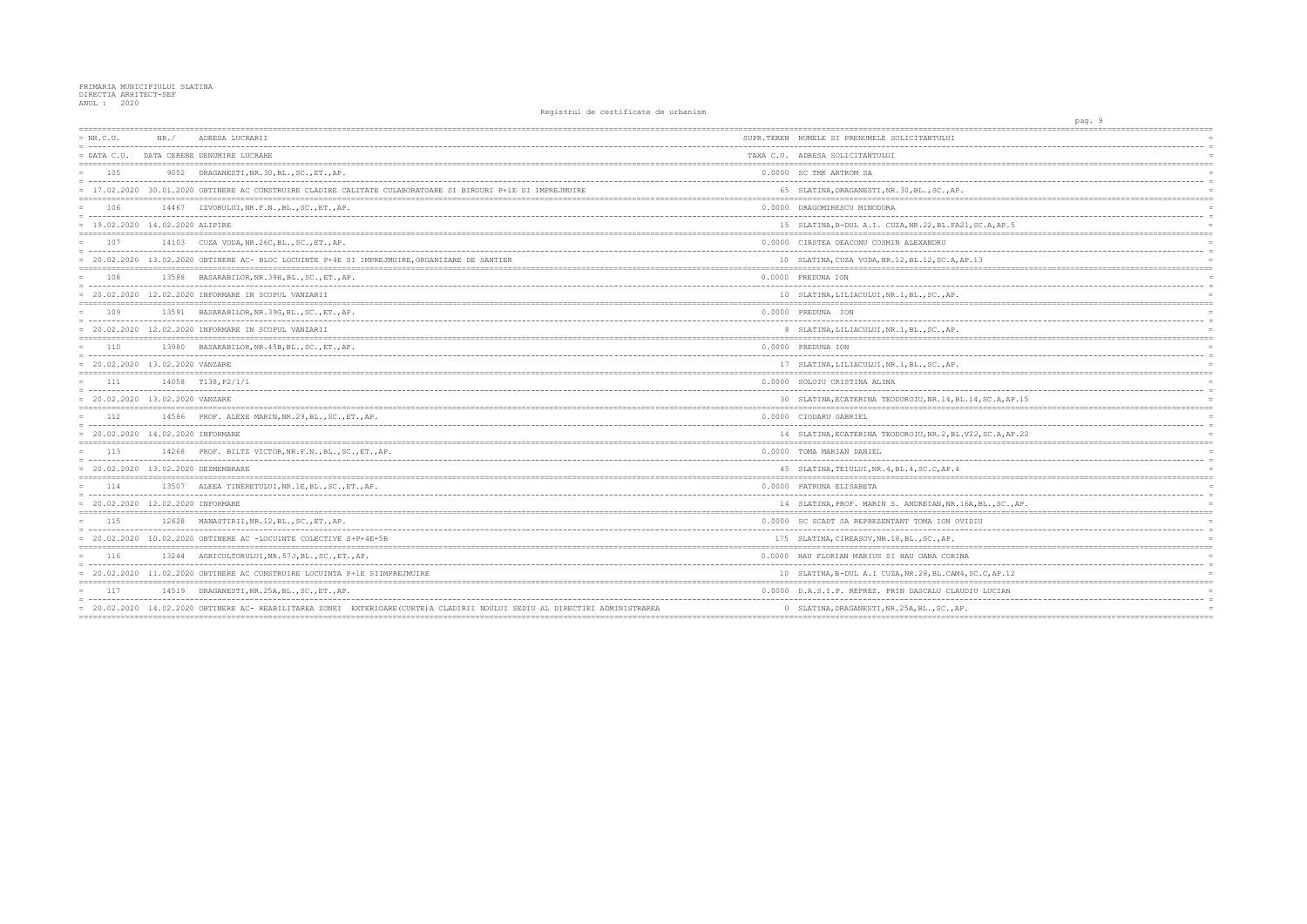| $= NR.C.U.$     | NR. / | ADRESA LUCRARII                                                                                                             | SUPR.TEREN NUMELE SI PRENUMELE SOLICITANTULUI          |
|-----------------|-------|-----------------------------------------------------------------------------------------------------------------------------|--------------------------------------------------------|
| $=$ DATA $C.U.$ |       | DATA CERERE DENUMIRE LUCRARE                                                                                                | TAXA C.U. ADRESA SOLICITANTULUI                        |
| 118             |       | 14197 B - DUL. A. I.CUZA, NR. 36, BL. V28, SC., ET., AP.                                                                    | 0.0000 ENGIE ROMANIA PRIN SC INSTPRO SRL PT.SC AO      |
|                 |       | = 20.02.2020 13.02.2020 EXTINDERE RETEA GAZE NATURALE SI BRANSAMENT                                                         | 7 DRAGASANI, TRAIAN, NR. 30, BL., SC., AP.             |
| 119             |       | 14127 AGRICULTORULUI, NR. 71D, BL., SC., ET., AP.                                                                           | 0.0000 FIERARU SONIA-SORINELA SI FIERARU ADRIAN B      |
|                 |       | = 20.02.2020 13.02.2020 OBTINERE AUTORIZATIE DE CONSTRUIRE PENTRU LOCUINTAPARTER + ETAJ, ANEXA, FOSA SI IMPREJMUIRE TEREN.  | 17 SLATINA, CRIZANTEMEI, NR. 2, BL. 2BIS, SC. A, AP. 1 |
| 120             |       | 14208 LIPSCANI, NR.59, BL., SC., ET., AP.                                                                                   | 0.0000 ANDREIANA MARIAN LABORATOR DE TEHNICA DENT      |
|                 |       | $= 20.02.2020$ 13.02.2020 OBTINER AC-REALIZARE TERMOSISTEM                                                                  | 7 SLATINA, MANASTIRII, BL. 5B-IACM, NR., BL., SC.E     |
| 121             |       | 14200 B-DUL NICOLAE TITULESCU, NR., BL.15, SC., ET.P, AP.                                                                   | 0.0000 SC CUBIC ART SRL REPREZ. PRIN FILIP FLORIA      |
|                 |       | = 20.02.2020 13.02.2020 OBTINERE AC- AMENAJARE SPATIU COMERCIAL                                                             | 7 SLATINA, CRISAN II, NR., BL.ZA1, SC. 4, AP. 9        |
| 122             |       | 13983 MANASTIRII, NR. 34A, BL., SC., ET., AP.                                                                               | 0.0000 PREDA STEFANIA CRISTINA                         |
|                 |       | $= 20.02.2020$ 13.02.2020 OBTINERE AC- EXTINDERE LOCUINTA P                                                                 | 21 SLATINA, VAILOR, NR., BL. 34, SC.A, AP. 10          |
| 123             |       | 14712 B-DUL. A.I. CUZA, NR., BL. CAM4, SC., ET. P, AP.                                                                      | 0.0000 VASILE CATALIN GIORGIAN SI VASILE VIGI GAE      |
|                 |       | = 20.02.2020 17.02.2020 OBTINERE AUTORIZATIE DE CONSTRUIRE PENTRUMODERNIZARE FATADA, MODIFICARI INTERIOARE SI               | 8 SLATINA, CRISAN, NR. 30, BL., SC., AP.               |
| 124             |       | 13484 OITUZ, NR. 61, BL., SC., ET., AP.                                                                                     | 0.0000 GHERGHE ADRIAN                                  |
|                 |       | = 26.02.2020 12.02.2020 DEMOLARE LOCUINTA                                                                                   | 10 SLATINA, NICOLAE TITULESCU, NR. 15, BL. 15, SC. E   |
| 125             |       | 15712 SLATINA                                                                                                               | 0.0000 SC SPEDITION UMB SRL REPREZ. PRIN ALINA NU      |
|                 |       | = 26.02.2020 19.02.2020 OBTINERE AC- DEVIERE RETELE 400 KV PE TRONSONUL 2, LOTUL 2, SITUAT IN JUD. OLT PENTRU EXECUTIE DRUM | 0 BACAU, MARASESTI, NR. 145, BL., SC., AP.             |
| 126             |       | 15115 OLTULUI, NR.18, BL., SC., ET., AP.                                                                                    | 0.0000 PAUN PETRISOR                                   |
|                 |       | = 26.02.2020 17.02.2020 OBTINERE AUTORIZATIE DE DESFIINTARE PENTRU ANEXAP.                                                  | 16 SLATINA, OLTULUI, NR. 41-43, BL., SC., AP.          |
| 127             |       | 15113 OLTULUI, NR.22, BL., SC., ET., AP.                                                                                    | 0.0000 PAUN CATALIN FLORIN SI PAUN IOANA               |
|                 |       | = 26.02.2020 17.02.2020 OBTINERE AUTORIZATIE DE CONSTRUIRE LOCUINTA P SIIMPREJMUIRE, DEMOLARE LOCUINTA P SI ANEXE           | 41 SLATINA, NICOLAE BUICA, NR. 3, BL., SC., AP.        |
| 128             |       | 14696 BANULUI, NR. 69H, BL., SC., ET., AP.                                                                                  | 0.0000 MECIC FLORINEL ROBERT                           |
|                 |       | = 26.02.2020 17.02.2020 OBTINERE AUTORIZATIE DE CONSTRUIRE PENTRU LOCUINTAPARTER SI IMPREJMUIRE TEREN                       | 10 SLATINA, OLTULUI, NR. 59, BL., SC., AP.             |
| 129             |       | 14765 AGRICULTORULUI, NR. 29, BL., SC., ET., AP.                                                                            | 0.0000 DINU MARIUS VASILE                              |
|                 |       | = 26.02.2020 17.02.2020 OBTINERE AC CONSTRUIRE IMPREJMUIRE                                                                  | 10 SLATINA, BUL. A.I.CUZA, NR., BL.CAM1, SC.A, AE      |
| 1.30            |       | 16751 CUZA VODA, NR. 46, BL., SC., ET., AP.                                                                                 | 0.0000 ENGIE ROMANIA SA PRIN SC INSTAL ILIAS SRI       |
|                 |       | = 26.02.2020 21.02.2020 EXTINDERE RETEA GAZE NATURALE SI BRANSAMENT                                                         | 7 SLATINA, SILOZULUI, NR.1, BL., SC., AP.              |
|                 |       |                                                                                                                             |                                                        |

| 10<br>pag.                                                                         |  |
|------------------------------------------------------------------------------------|--|
| $=$                                                                                |  |
| $=$                                                                                |  |
| $=$                                                                                |  |
| $=$                                                                                |  |
| ACETI SRL<br>$\equiv$                                                              |  |
| $=$                                                                                |  |
| ---------                                                                          |  |
| J PETRISOR<br>$=$<br>-----------<br>$=$                                            |  |
| .19<br>$=$                                                                         |  |
| $=$                                                                                |  |
| NTARA REPREZ. PRIN ANDREIANA MARIAN<br>------------------------------------<br>$=$ |  |
| B, AP.4<br>$=$                                                                     |  |
| ========<br><b>IAN DORU</b>                                                        |  |
| $=$                                                                                |  |
| $=$                                                                                |  |
| $=$                                                                                |  |
|                                                                                    |  |
| $=$                                                                                |  |
| $=$                                                                                |  |
| ABRIELA PRIN SC PERFORMER GAMES SRL<br>$\equiv$                                    |  |
| $=$                                                                                |  |
| ==========<br>$=$                                                                  |  |
| . _ _ _ _ _ _ _ _ _ _ .<br>$=$                                                     |  |
| .B, AP.11<br>$=$                                                                   |  |
| <b>NUNU</b><br>$=$                                                                 |  |
|                                                                                    |  |
| $=$                                                                                |  |
| $=$                                                                                |  |
| $=$                                                                                |  |
|                                                                                    |  |
| $=$                                                                                |  |
| $\equiv$                                                                           |  |
| $=$<br>;=======                                                                    |  |
| $=$                                                                                |  |
| $=$                                                                                |  |
| $=$                                                                                |  |
| $=$                                                                                |  |
| $=$                                                                                |  |
| AP.48<br>$=$                                                                       |  |
| RL PT CIRSTEA -DEACONU COSMIN<br>$=$                                               |  |
|                                                                                    |  |
| $=$                                                                                |  |
|                                                                                    |  |